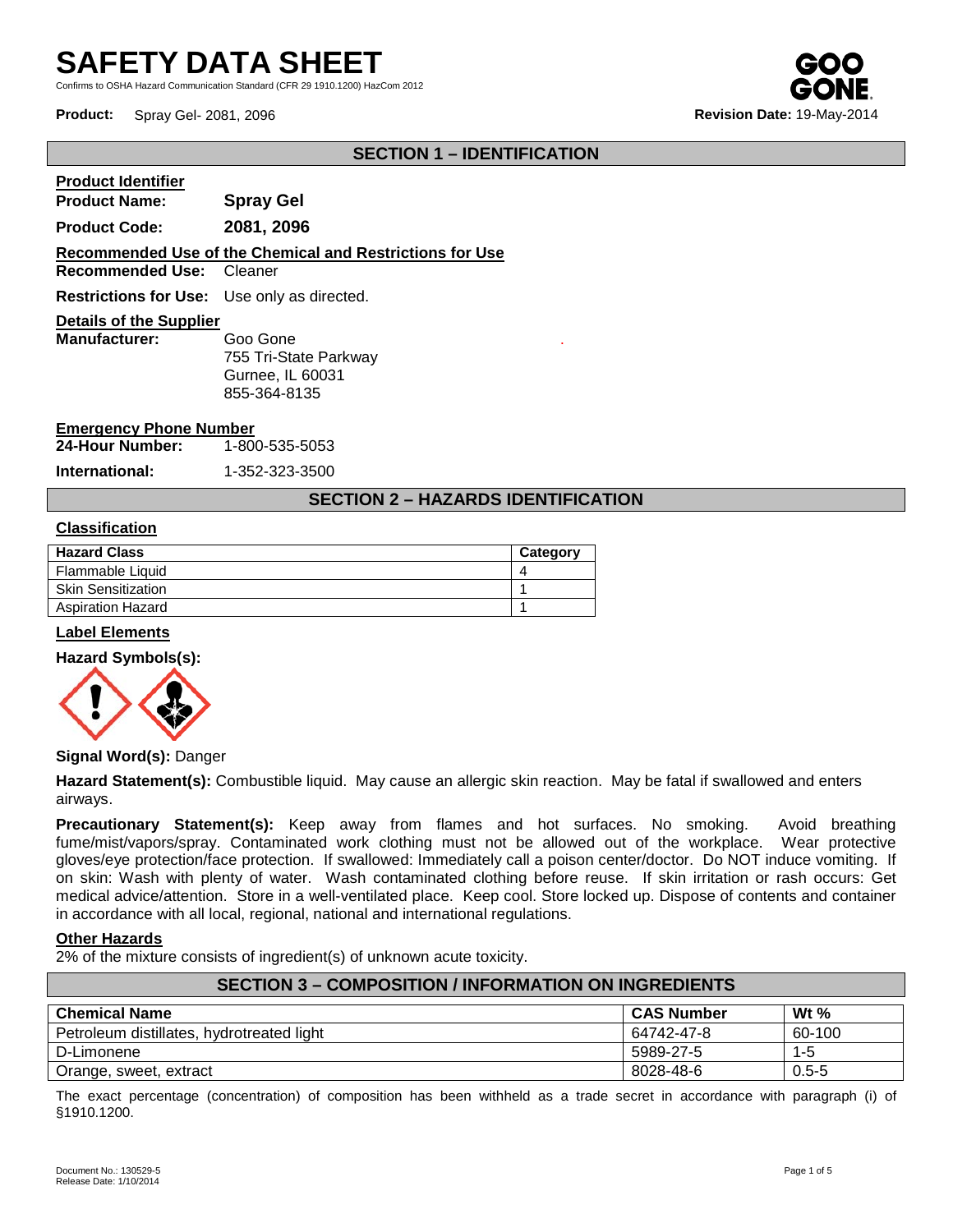**SAFETY DATA SHEET** Confirms to OSHA Hazard Communication Standard (CFR 29 1910.1200) HazCom 2012

**Product:** Spray Gel- 2081, 2096 **Revision Date:** 19-May-2014

# **SECTION 4 – FIRST AID MEASURES**

# **First Aid Measures**

**Inhalation:** If breathing is difficult, remove victim to fresh air and keep at rest in a position comfortable for breathing. Get medical advice/attention if you feel unwell.

**Eye Contact:** In case of contact, immediately flush eyes with plenty of water. Remove contact lenses, if worn. If irritation persists, seek medical attention immediately.

**Ingestion:** If swallowed, do NOT induce vomiting unless directed to do so by medical personnel. Never give anything by mouth to an unconscious person. Get medical advice/attention if you feel unwell.

**Skin:** In case of contact, immediately flush skin with plenty of water. Remove contaminated clothing and shoes. Wash with soap and water. If irritation persists, seek medical attention.

#### **Most Important Symptoms and Effects (Acute and Delayed)**

**Inhalation:** May cause respiratory track irritation.

**Eye Contact:** May cause eye irritation. Symptoms may include discomfort or pain, excess blinking and tear production, with possible redness and swelling.

**Ingestion:** May be fatal if swallowed and enters airways. This product may be aspirated into the lungs and cause chemical pneumonitis. May cause stomach distress, nausea or vomiting.

**Skin:** May cause skin irritation. Symptoms may include redness, drying, defatting and cracking of the skin. May cause sensitization by skin contact.

#### **Indication of any Immediate Medical Attention and Special Treatment Needed**

**Note to Physician:** Treat symptomatically.

# **SECTION 5 – FIRE FIGHTING MEASURES**

#### **Extinguishing Media**

**Suitable:** Treat for surrounding material.

**Unsuitable:** None known.

#### **Specific Hazards Arising from Chemical**

Products of combustion include but are not limited to: oxides of carbon. Combustible liquid.

# **Protective Equipment and Precautions for Firefighters**

Keep upwind of fire. Wear full fire fighting turn-out gear (full Bunker gear) and respiratory protection (SCBA). As in any fire, wear self-contained breathing apparatus pressure-demand, MSHA/NIOSH (approved or equivalent) and full protective gear.

#### **SECTION 6 – ACCIDENTAL RELEASE MEASURES**

#### **Personal Precautions, Protective Equipment, and Emergency Procedures**

**Personal Precautions:** Use personal protective equipment as required.

**Environmental Precautions:** See Section 12 for ecological information.

#### **Methods and Material for Containment and Cleaning Up**

Contain and/or absorb spill with inert material (e.g. sand, vermiculite), then place in a suitable container. Do not flush to sewer or allow to enter waterways. Use appropriate Personal Protective Equipment (PPE). For cleaning up scoop up material and place in a disposal container. Provide ventilation.

#### **SECTION 7 – HANDLING AND STORAGE**

#### **Precautions for Safe Handling**

**Handling:** Keep away from sources of ignition. - No smoking. Avoid contact with skin and eyes. Avoid breathing in vapor or mist. Do not swallow. Handle and open container with care. Wash hands after use. Do not eat, drink, or smoke when using this product.

Document No.: 130529-5 Page 2 of 5 Release Date: 1/10/2014 **General Hygiene Advice:** Launder contaminated clothing before use. Wash hands before eating, drinking, or smoking.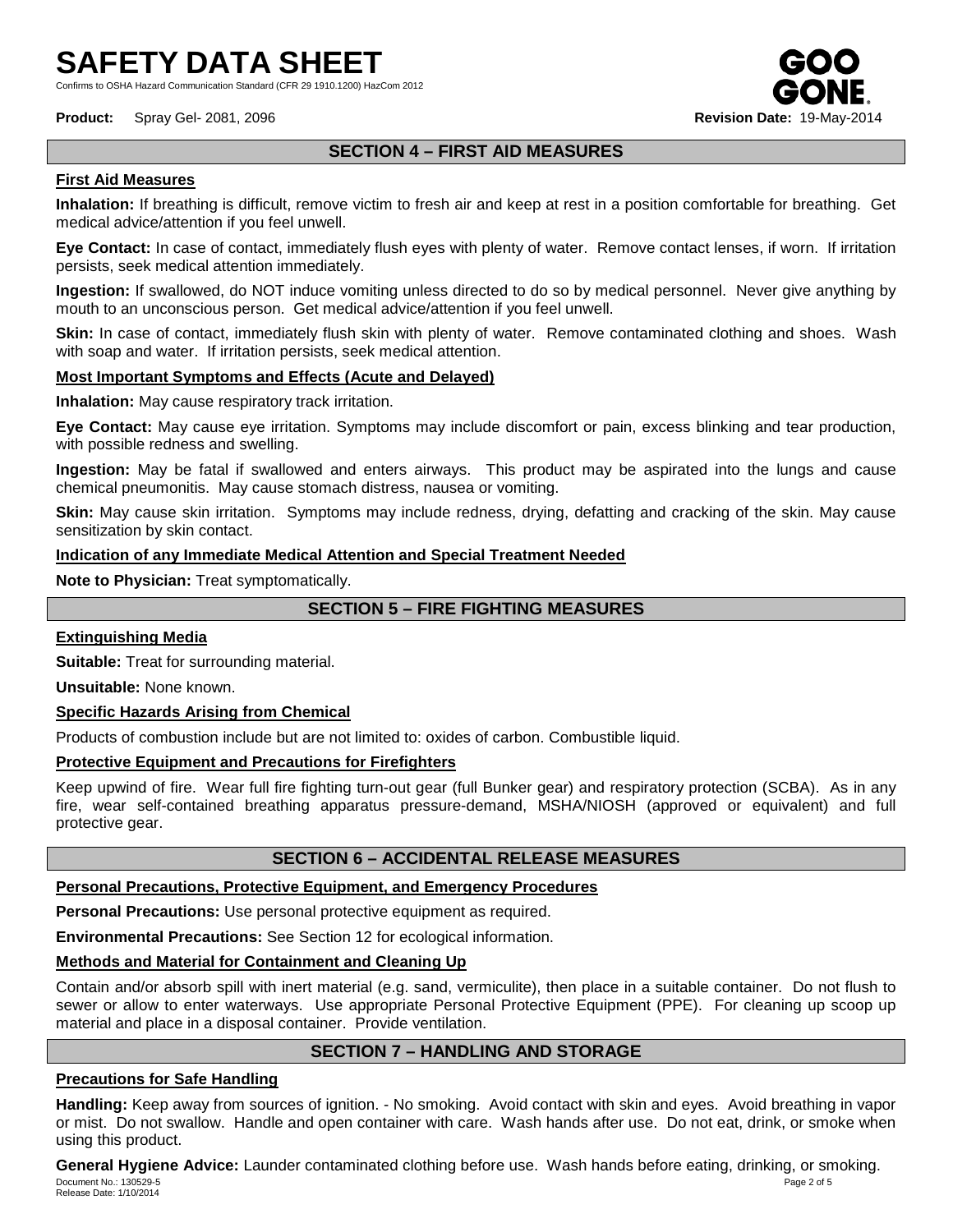**Product:** Spray Gel- 2081, 2096 **Revision Date: 19-May-2014 Revision Date: 19-May-2014** 

#### **Conditions for Safe Storage, Including any Incompatibilities**

**Storage Conditions:** Keep out of the reach of children. Keep container tightly closed and in a well-ventilated place. Keep cool.

**Incompatible Materials:** Oxidizers

# **SECTION 8 – EXPOSURE CONTROLS/PERSONAL PROTECTION**

### **Control Parameters**

**Exposure Guidelines:**

| <b>Chemical Name</b>                                   | <b>ACGIH TLV</b>      | <b>OSHA PEL</b> | <b>NIOSH IDLH</b> |
|--------------------------------------------------------|-----------------------|-----------------|-------------------|
| Petroleum distillates, hydrotreated light (64742-47-8) | 200 mg/m <sup>3</sup> | $100$ ppm       | Not available     |
| D-Limonene (5989-27-5)                                 | Not available         | Not available   | Not available     |
| Orange, sweet, extract (8028-48-6)                     | Not available         | Not available   | Not available     |

#### **Appropriate Engineering Controls**

Use ventilation adequate to keep exposures (airborne levels of dust, fume, vapor, etc.) below recommended exposure limits.

#### **Individual Protection Measures**

**Respiratory Protection:** None required for normal use. In case of insufficient ventilation, wear suitable respiratory equipment. Respirator selection must be based on known or anticipated exposure levels, the hazards of the product and the safe working limits of the selected respirator.

**Skin and Body Protection:** Wear suitable protective clothing.

**Eye/Face Protection:** Safety glasses or goggles are recommended when using product.

**General Work/Hygienic Practices:** Do not eat, smoke or drink where material is handled, processed or stored. Wash hands carefully before eating or smoking. Handle in accordance with good industrial hygiene and safety practice.

### **SECTION 9 – PHYSICAL AND CHEMICAL PROPERTIES**

**Appearance:** Orange gel **Odor:** Citrus **Odor threshold:** Not determined **pH:** Not determined **Melting point/freezing point:** Not determined **Initial boiling point and boiling range:** Not determined **Flash point:** 85°C (185°F) TCC **Evaporation rate:** Not determined **Flammability (solid, gas):** Flammable **Upper/lower flammability or explosive limits:** Not determined **Vapor pressure:** Not determined **Vapor density:** Not determined **Relative density:** 0.81 **Solubility(ies):** Not determined **Partition coefficient (n-octanol/water):** Not determined **Auto-ignition temperature:** Not determined **Decomposition temperature:** Not determined **Viscosity:** 10-50 cP @ 20°C (68°F) **SECTION 10 – STABILITY AND REACTIVITY**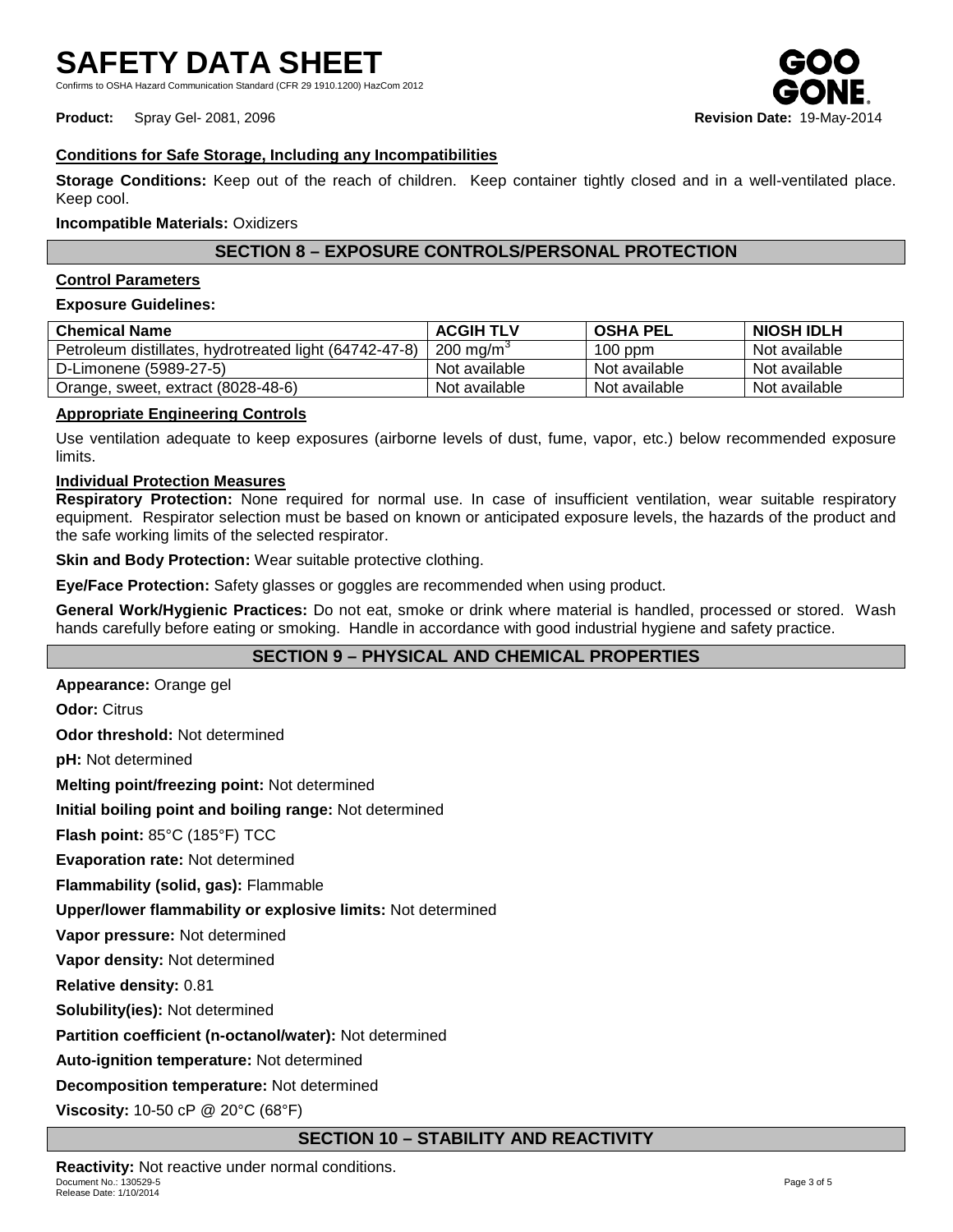# **SAFETY DATA SHEET**

Hazard Communication Standard (CER 29 1910 1200) HazCom 2012

**Product:** Spray Gel- 2081, 2096 **Revision Date:** 19-May-2014

**Chemical stability:** Stable under recommended storage conditions.

**Possibility of hazardous reactions:** None under normal use.

**Conditions to avoid:** Heat. Incompatible materials. Sources of ignition.

**Incompatible materials:** Oxidizers

**Hazardous decomposition products:** May include and are not limited to: oxides of carbon.

# **SECTION 11 - TOXICOLOGICAL INFORMATION**

#### **Information on Toxicological Effects**

**Likely Routes of Exposure:** Inhalation, skin contact, eye contact, ingestion

#### **Information Related to Physical, Chemical, and Toxicological Effects**

See section 4 of this SDS.

#### **Delayed and Immediate Effects as well as Chronic Effects from Short and Long-term Exposure**

**Carcinogenicity: NTP:** No **IARC:** No **OSHA:** No

# **Numerical Measures of Toxicity**

| <b>Product</b>   |                     |
|------------------|---------------------|
| ATE (oral)       | $>$ 2000 mg/kg, rat |
| ATE (dermal)     | >2000 mg/kg, rabbit |
| ATE (inhalation) | Not available       |

#### **Component Information:**

| <b>Chemical Name</b>                                   | Oral LD50          | <b>Dermal LD50</b>  | <b>Inhalation LC50</b> |
|--------------------------------------------------------|--------------------|---------------------|------------------------|
| Petroleum distillates, hydrotreated light (64742-47-8) | >5000 mg/kg, rat   | >2000 mg/kg, rabbit | $\ge$ 5.2 mg/l/4h, rat |
| D-Limonene (5989-27-5)                                 | 4400 mg/kg, rat    | >5000 mg/kg, rabbit | Not available          |
| Orange, sweet, extract (8028-48-6)                     | $>5000$ mg/kg, rat | >5000 mg/kg, rabbit | Not available          |

### **SECTION 12 - ECOLOGICAL INFORMATION**

**Ecotoxicity:** Not established

**Persistence and degradability:** Not established

**Bioaccumulative potential:** Not established

**Mobility in soil:** No additional information available

**Other adverse effects:** No additional information available.

### **SECTION 13 – DISPOSAL CONSIDERATIONS**

See section 8 of this SDS for exposure controls and personal protection.

Dispose of the product and container in accordance with all applicable local, state, and federal regulations.

#### **SECTION 14 – TRANSPORT INFORMATION**

**Note:** Classification changes based on quantity, packaging, and method of shipment. See current shipping paper for most up to date shipping information.

**DOT (Ground):** Not Regulated- See 49 CFR 173.150(f)(2) as the product is not bulk packaged.

**IATA (Air):** Not Regulated

**IMDG (Vessel):** Not Regulated

# **SECTION 15 – REGULATORY INFORMATION**

All ingredients in this product are listed or are excluded from listing on the US Toxic Substances Act (TSCA) Chemical Substance Inventory.